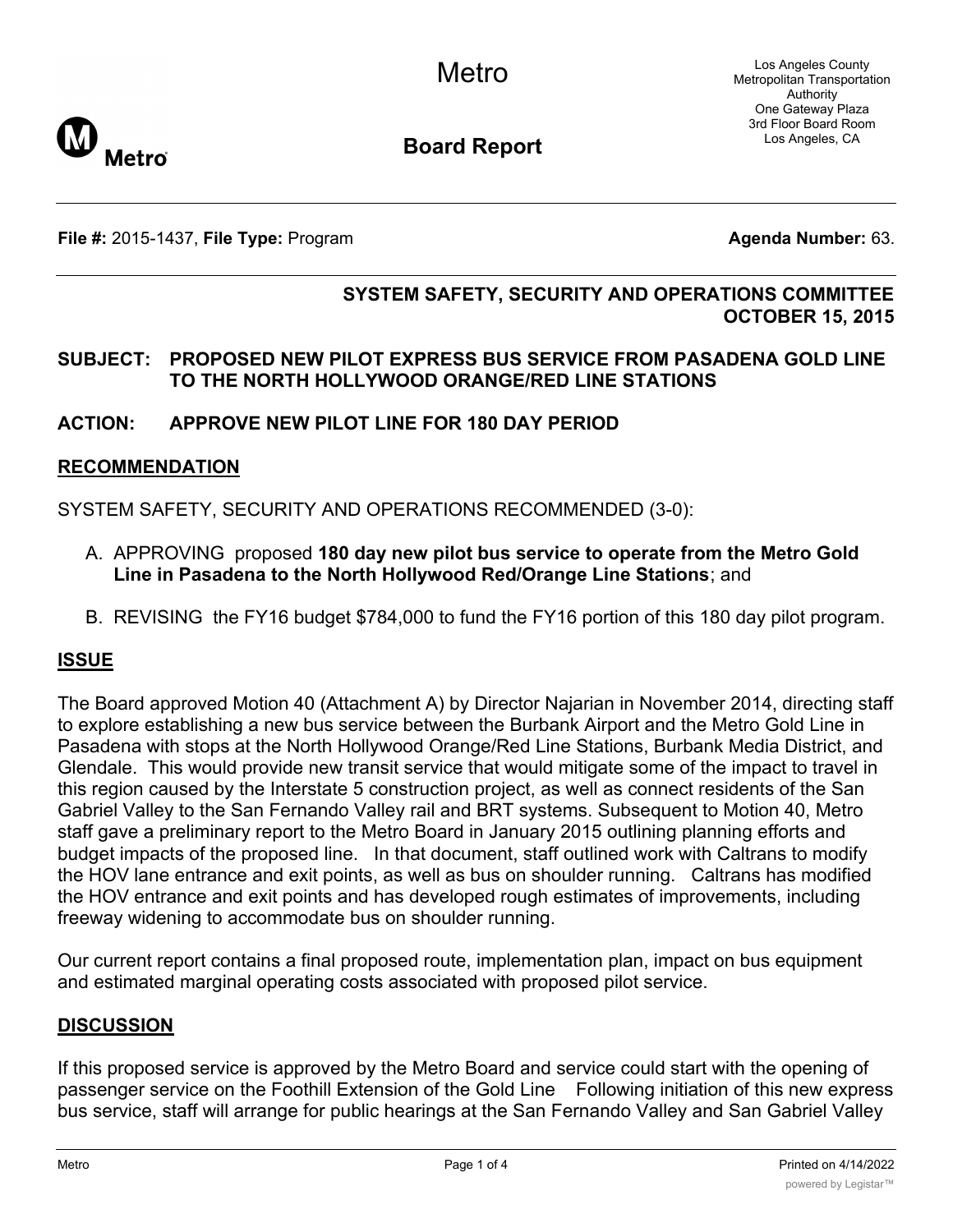Service Councils in April 2016. During the first two months of operation, staff will also complete the Title VI and Environmental Impact reports for this new service. The findings from these evaluations will be brought back to the Metro Board for action in June or July 2016.

Staff has researched and analyzed different routing options that would provide an efficient and productive operation. Attachment B depicts staff's final recommended route configuration. Metro staff has scheduled regular meetings with many interested groups including Cities of Burbank and Pasadena, LADOT, Caltrans, Bob Hope Airport and others. The recommended route and bus layover locations were determined after meeting with Cities of Pasadena and Burbank. The proposed route will depart the North Hollywood Station bus plaza and utilize the SR-134 Freeway towards Pasadena, making limited stops connecting with the Burbank Bus and Glendale Bee Line systems.

Staff has worked very closely with LADOT Transit staff as Commuter Express Line 549 duplicates much of this same corridor (map and schedule shown in Attachment C) from the Lake Ave Metro Gold Line Station to the North Hollywood Metro Red Line Station, then continuing to Encino. This service operates Monday through Friday, rush hours only, in both directions, every 30 minutes. Daily ridership averages 430 boarding passengers, or approximately 21 patrons per one-way bus trip.

LADOT and Metro staff worked on options that included incorporating LADOT service into the proposed NoHo - Pasadena Gold Line express service. This could have included alternating trips during weekday peaks, using the same route, stops and fare structure. The aim was to develop a seamless combined service to minimize passenger confusion and to reduce Metro operating costs. Another option explored was for LADOT to expand their existing service to also operate during weekday mid-day and weekends. This would have required them to adjust their route, stops and fares to expedite travel times and ease transfers to/from Metro Gold, Orange and Red lines. This became a difficult effort to accomplish in a relatively short period of time, and LADOT has indicated it is not interested in assuming more service to operate at this time. They will continue to operate Commuter Express Line 549 and Metro would provide all of the new NoHo - Pasadena Gold Line service. Metro will ensure that the LADOT and Metro bus trip times will be staggered so as to provide better service to our customers.

The City of Burbank currently operates Burbank Bus' NoHo to Airport route connecting North Hollywood Station with destinations along Burbank's Empire Center and Bob Hope Airport. The City was recently able to obtain I-5 mitigation funds to improve bus service. In June of 2015, NoHo to Airport route extended span of service from peak hour only, to all day, seven days a week service including evenings (map and schedule shown in Attachment D). The fare is \$1, and Metrolink patrons are able to ride for free.

As result of the enhanced service currently linking Bob Hope Airport with the North Hollywood Red/Orange Line Station, the proposed route in Attachment A was revised to terminate at North Hollywood Station with a convenient transfer to Burbank Bus. Metro's proposed headway will be similar to Burbank Bus' headway to ensure proper connectivity between the two services.

## **DETERMINATION OF SAFETY IMPACT**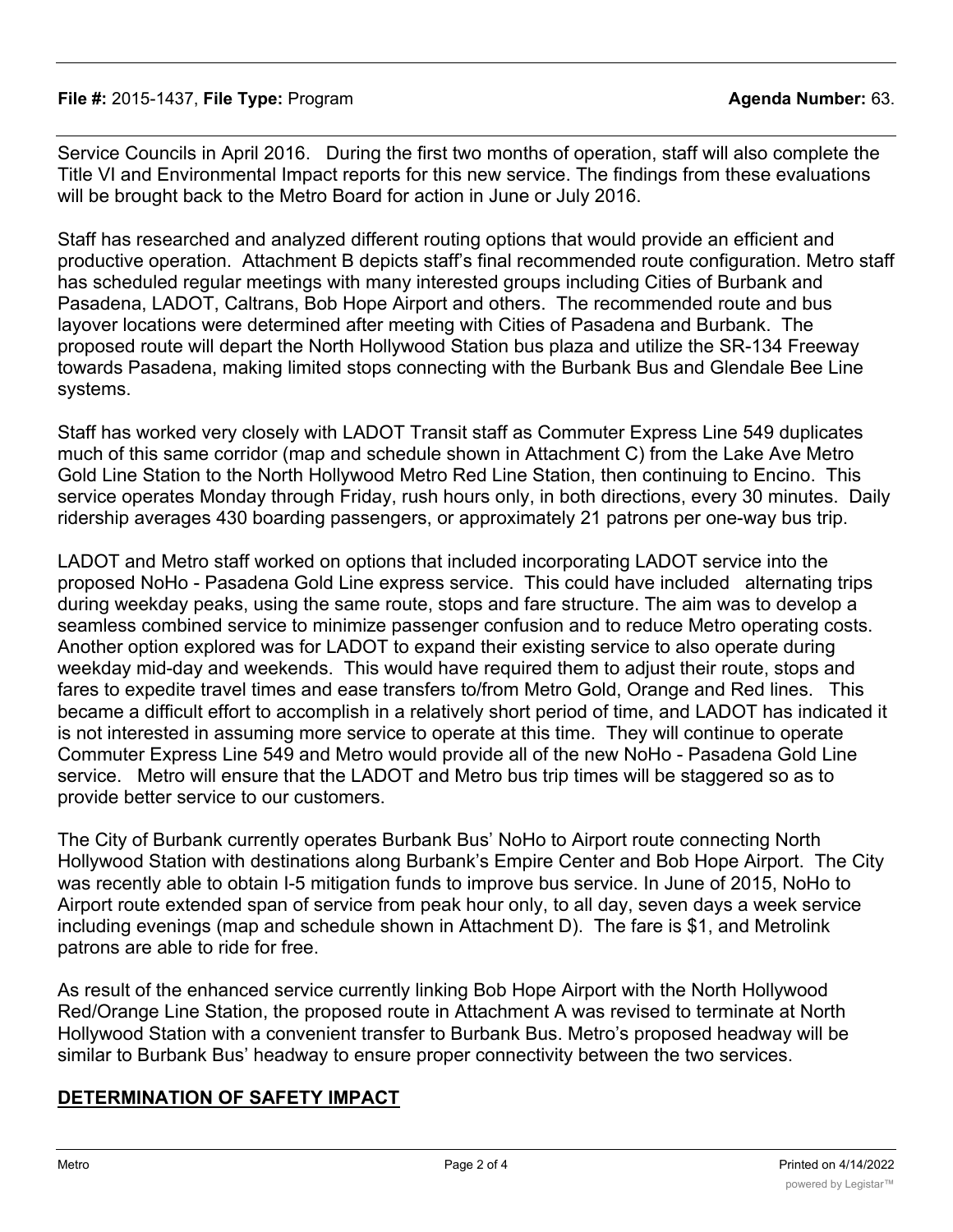As ridership increases on the proposed pilot line, more vehicles will be removed from the freeways, potentially reducing accidents and regional emissions of greenhouse gases.

# **FINANCIAL IMPACT**

Based on the service parameters required to operate this line, resource requirements are as follows:

|                                       | <b>Directly Operated</b>                                     | <b>Contracted Service</b> |
|---------------------------------------|--------------------------------------------------------------|---------------------------|
| Frequency                             | Weekday -15 min peak/30 min base<br>Weekend - 30 min all day |                           |
|                                       |                                                              |                           |
| 180 Day Pilot Period RSH              | 13,005                                                       |                           |
| <b>Annual RSH</b>                     | 26,370                                                       |                           |
| # of Buses                            | $8 + 2$ spares                                               |                           |
| 180 Day Pilot Marginal Operating Cost | \$1,341,000                                                  | \$1,176,000               |
| <b>Annual Marginal Operating Cost</b> | \$2,720,000                                                  | \$2,386,000               |

The marginal cost estimates shown reflect Metro directly operated or contracted costs. As this would be a new bus service that does not duplicate or replace existing Metro operated bus lines, it could be operated under contract by a private operator. Under that scenario, with service beginning no earlier than March 1, 2016, the marginal cost for 180 days would be \$1,176,000 while the cost incurred during the last four months of FY16 would be \$784,000. The annual cost estimate for this service, based on FY16 contract cost rates, would be \$2.386 million.

The performance of the new express line should at least 25 passengers per revenue bus hour, which is half of the Metro system average of 50 passengers per revenue bus hour. At the rate of 25 passengers per bus hour, this line should attract 1,750 riders each week day. This performance should be achieved by the end of the 180 day pilot period. If not, corrective actions will be undertaken to improve the attractiveness of the line or tailor the service to better match ridership patterns.

If this new express line achieves the target ridership levels, passenger revenue would achieve a 21% marginal cost recovery ratio.

Metro maintains a bus fleet with a 20% spare ratio. There are no additional spare buses to be used for the new pilot service. Providing ten additional buses to our contract service providers will require that the Metro bus spare ratio be reduced from 20% to 19.8%. This may have a negative impact on meeting our service needs on some days.

Given the scenario of a contract service provider operating this line, the total cost of the pilot program is \$1,176,000. The FY16 portion of this pilot program is \$784,000. Budget will be added to cost center 3590 - Contract Services, Account 50801 - Purchased Transportation.

## **IMPACT TO BUDGET**